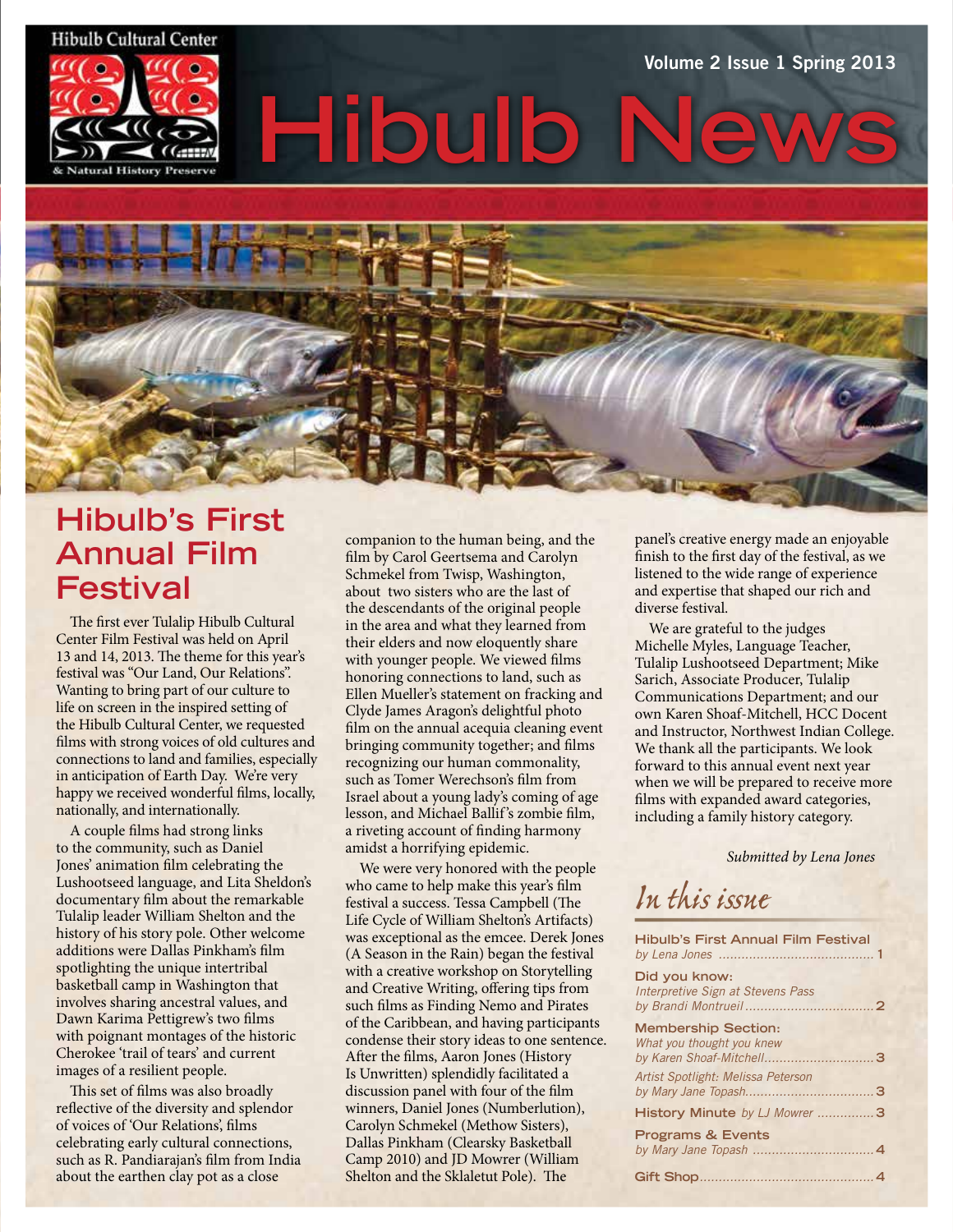# *Interpretive Sign at Stevens Pass*

A newly completed tribal interpretive site can now be accessed by visitors to the Stevens Pass Ski Resort, where they can learn how the Mt. Baker Snoqualmie National Forest was a traditional summer home and trade route, and how treaty rights enable the Tulalip people to hunt and gather in the mountain areas.

Through the use of large panels, located at the ski lodge complex, a timeline of Tulalip history is displayed. Each of the four panels boasts a different time period in Tulalip history. Along with the panels is a large cedar carving, done by tribal member Jason Gobin, which features two mountain goats and a sun above them.



The interpretive site is a condition of the master development plan proposed by the Resort. To operate within the Mt. Baker Snoqualmie National Forest, they are required to renew a special use permit, and detail how ski area operations will affect the environment of the forest. In 2007, Tulalip Tribes signed a Memorandum of Understanding (MOU) with the Washington State Forest Service, which refers to Tulalip Tribes treaty rights to hunt and gather in traditional grounds off reservation. Through the MOU, the Forest Service will consult the Tribe on activities and projects that might affect treaty rights.

During the first stages of the master development plan, which is to be implemented in phases over the next 10 to 20 years, a bike park was proposed as phase one. This would open the Resort for the first time for summer operations, as previously they had only applied for permits for winter activities.

"One of the mitigation pieces that came out of the Forest Service's approval of phase one was that the Resort would have to

work with the Tulalip Tribes in developing an interpretive site at the ski area that would provide information on

tribal history and use of the area," explained Libby Nelson, Tulalip Tribes Natural Resources Environmental Policy Analyst.

In 2010, mitigation was finalized and Stevens Pass Ski Resort began discussions with Tulalip Tribes on a collaborative effort to inform visitors of the reserved rights that the Tribes has to the area. By the end of 2012, the site was available for public viewing. "This is something the Tribes had been asking the forest service to do for a long time, to educate their public about treaty rights. What happens is every time the Tribes want to do something that is a cultural use; there is a huge push back by the public. There is no understanding that there are existing rights, property rights that the Tribes have on these lands.

"This was one opportunity that needed to happen, to start getting information out there to the public so that they understand that tribal people have lived on those lands for 10,000 years and managed them. And that even though they were relocated to the Tulalip Reservation, they still retained and reserved the rights to hunt, fish and gather in these areas," explained Nelson.

Gathering historical information and designing a look for the interpretive site was designated to the Hibulb Cultural Center & Nature Preserve to reflect a look that would be easily recognized as Tulalip.

"It was very challenging. We wanted to include so many things. We decided on a timeline starting with the history and how the pass was used. There were trails in the pass that were used for trading between east and west tribes, and it was a big berry and hunting area in addition to a temporary summer residence," said Tessa Campbell, Assistant Curator for Cultural Resources at the Hibulb Cultural Center.

Through the procession of panels, historical information was chosen to show how the impact of settlers, disease, and

relocation affected the Tribes. The panels also exhibit events that happened during treaty times and how the pass is currently used by the Tribes, including partnerships the Tribes have with federal agencies to sustain resources and rights.

> "People are up there and have no idea the historical usage of the area. I really hope that when people are in the area, they reflect on and remember that they weren't the first people here, and this land has a very historical significance,"

said Campbell. The Tribal Interpretive Site is open to the public to visit as part of the Ski Lodge Complex, and is located near the Pacific Crest Lodge on the west wall by the main entry walkway. A dedication ceremony is planned for the site in the latter part of spring.

 *Submitted by Brandi Montrueil*





lose were to ugh times for our people. Our ancestors trial to maintain our traditional life ways by gathering, fulling<br>and haveing, but we were catastroid by federal and listed<br>knew from access to our usual and and access it is a very difficult.<br>here, difficult for our ancestors t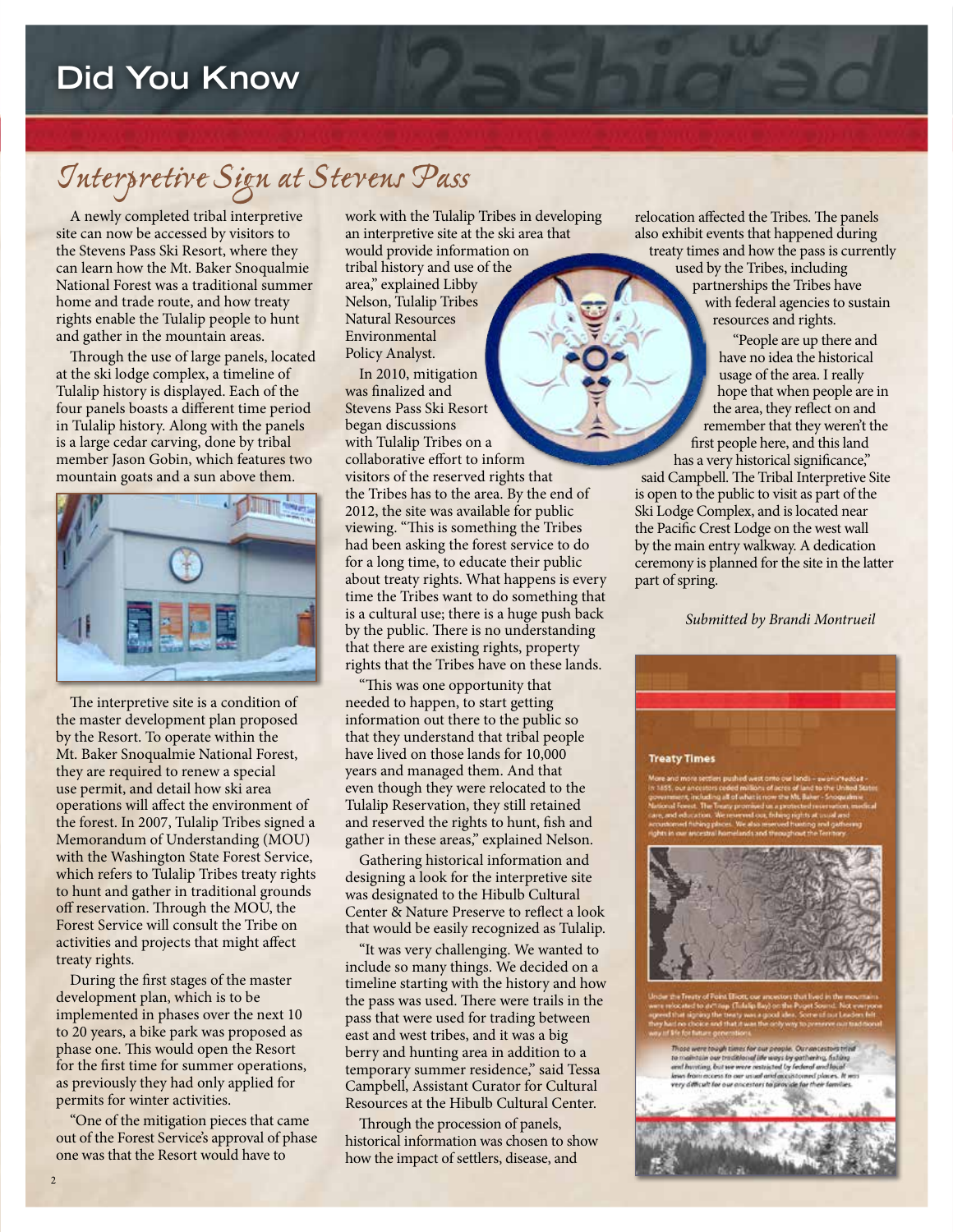### **Membership Section**

*What you thought you knew About History Will Be Challenged...*

Want to contribute of yourself to our community? How about giving some of your energy to our volunteer docent program at the museum?

Learning the truth about local history is enlightening, but sharing it with visitors at our local Cultural Center is gratifying. Ask Annie Lyman, of Everett, who chose to become a docent at Hibulb. Annie is a member of Historic Everett, plus the N.W. Neighborhood Association which chose to display three interpretive signs concerning the tribal village Hibulb that was situated at Preston Point (i.e. Legion Park) in North Everett. The opportunity to share what she's learning keeps her volunteering and seeking ways to recognize the importance of the First Neighbors in this region.

Tulalip resident Karen Shoaf-Mitchell applied as a volunteer docent because she "…saw it as a way to help all of us heal from the realities of history" she had learned about since moving to the Pacific Northwest in 1980. Karen's former job as a public school librarian made her especially interested in researching ideas she discovered at Hibulb. Social justice issues motivate Karen as she leads tours to enlighten those who choose to learn about our Washington state history.

Scholarship, family ties, art and so much more motivate Hibulb's newest docent: Robert Nonas. A Northwest Coast Salish tribal member, our newest docent comes to Hibulb with an impressive legacy of giving his time and knowledge for the common good. Besides Hibulb, Robert is a volunteer at the Burke Museum at the University of Washington. Having also worked at the Seattle Art Museum, Mr. Nonas shares tribal myths and legends from our region gleaned from personal experiences. Formerly having worked on the East Coast as a docent in New York, at the Somers Historical Society and the New York City Museum, he has given of his expertise at museums and organizations associated with Yale University as well. Yet what motivates a person to give 'of himself' in such a meaningful way? Growing up in an artist's family, Robert Nonas divulges it's "in his blood."

What would entice you to play a significant role in giving of your talents and time to our newest cultural center at Hibulb? Contact Mary Jane Topash at 360-716-2657 if you are interested in any of the following:

- Assisting with special events
- Interacting with children in group / class tours
- Maintaining the facility (painting, repair work, etc.)
- Working in the Museum Gift Shop

*Submitted by Karen Shoaf-Mitchell*

# *Artist Spotlight:* **Melissa Peterson**

Melissa Peterson is a Makah tribal member that is a proficient basket weaver, drum maker, author, and storyteller. She is self-taught with influence from her late aunt, Helen Peterson, of Neah Bay. Melissa hopes that her art represents that cultural arts are living. Her ultimate goal as an artist is "to become a master at all I



do." Melissa has received acknowledgements from Folklife, the Smithsonan Fellowship, and Potlatch Fund. She has work on display at the Makah Museum and at her own business in Neah Bay.

The Hibulb Gift Shop currently has prints, drums, and the book Raven Crow and the Hair Seal for sale.

*Submitted by Mary Jane Topash*



The Marysville Globe stated, in its June 9, 1905 issue, that it seemed as if the whole reservation must have come to town.

The reason for this influx of people was the series of baseball games that was played at

the Marysville baseball park between the Tulalip Indians and the Lummi Indians. The Globe reported that neither team had lost a game that season. The Lummi team was composed of "big fellows." They were, as the Globe asserted, "the strongest Indian teams in this part of the country."

*History Minute*

Tulalip's players were, as listed (and spelled) in the Globe:

**Peter Sam, catcher George Wykes, right field James Scott, left field Andrew Fryburg, center field Arthur Hatch, 2nd base Sigh Hatch, 1st base Ezra Hatch, 3rd base Emil Williams, pitcher Ed. Percival, short stop**

A series of three games had been advertised, to be played Saturday and Sunday, June 3 & 4, 1905; admission was \$.25, "as usual."

The weather didn't cooperate; the Saturday game was canceled due to heavy rain.

But the teams did play a double-header on Sunday.

The first game, played in the morning, was won by Tulalip by a score of 13 to 12. The second game, played that afternoon, was won by the Lummis by a score of 6 to 5. The scores indicate how evenly matched the two teams were.

The Globe noted that "In the games of last Sunday, both met defeat, but neither team has established its superiority, and a return series will probably be played with Lummi on their home grounds."

Another game was played at Lummi on July 5th. The Globe reported that the Tulalips won by a score of 11 to 6, and they had won a cash prize of \$50 as well. There was no indication of where the cash prize had come.

3